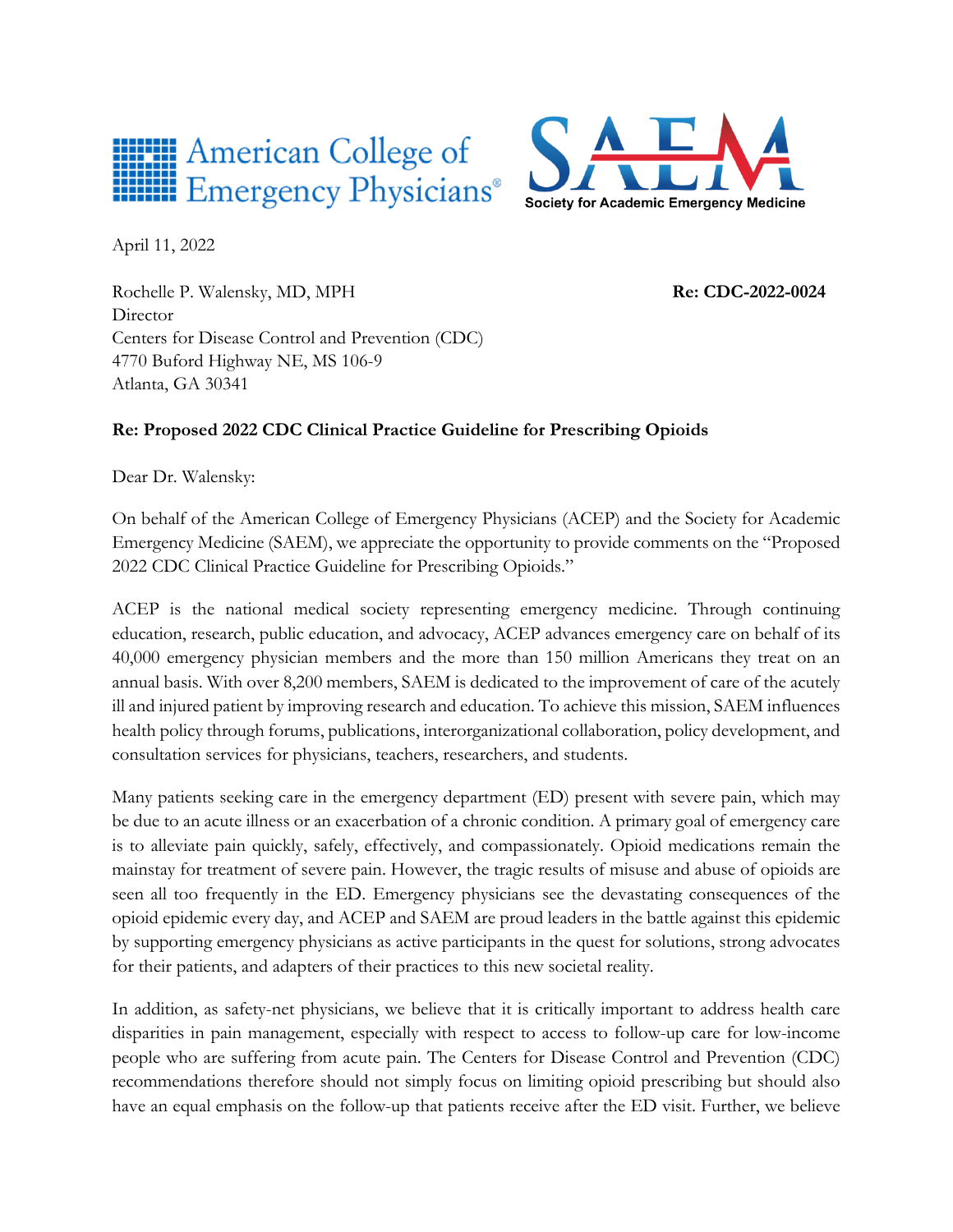that the recommendations should acknowledge the unique nature of ED care, including acknowledging that existing Opioid Use Disorder (OUD) risk assessments lack validation in ED settings.

With that context in mind, ACEP and SAEM provide the following responses to the specific recommendations included in the draft guideline.

## **Determining whether or not to initiate opioids for pain**

**Recommendation 1:** Nonopioid therapies are effective for many common types of acute pain. Clinicians should only consider opioid therapy for acute pain if benefits are anticipated to outweigh risks to the patient (recommendation category: B, evidence type: 3).

**Comments on Recommendation 1:** ACEP and SAEM support the recommendation overall but request that CDC add some additional guidance and specificity—particularly regarding the importance of utilizing multimodal therapy/analgesia and emphasizing opioid use in combination with other therapies. Given the known harm potential of opioid therapy and the existence of effective, evidencebased nonopioid approaches to pain management, ACEP and SAEM believe that it is critical to evaluate benefits and harms of the opioids in consideration, and clinicians should consider opioid therapy only if expected benefits for both pain and function are anticipated to outweigh risks to the patient.

This feedback is further reinforced in the [2020 ACEP Clinical Policy: Critical Issues Related to](https://www.acep.org/globalassets/new-pdfs/clinical-policies/opioids-2020.pdf)  [Opioids in Adult Patients Presenting to the Emergency Department.](https://www.acep.org/globalassets/new-pdfs/clinical-policies/opioids-2020.pdf) Opioid prescribing in the ED, even when limited to short-acting, low-potency medications for a few days of therapy, exposes patients to potential risks. Patients may experience immediate adverse effects and are at risk of developing an OUD, complications from chronic opioid use, and death from overdose. Therefore, the clinical policy recommends that clinicians should preferentially prescribe nonopioid analgesic therapies (nonpharmacologic and pharmacologic) rather than opioids as the initial treatment of acute pain in patients discharged from the ED.

**Recommendation 2:** Nonopioid therapies are preferred for subacute and chronic pain. Clinicians should only consider initiating opioid therapy if expected benefits for pain and function are anticipated to outweigh risks to the patient. Before starting opioid therapy for subacute or chronic pain, clinicians should discuss with patients the known risks and realistic benefits of opioid therapy, should work with patients to establish treatment goals for pain and function, and should consider how opioid therapy will be discontinued if benefits do not outweigh risks (recommendation category: A, evidence type: 2).

**Comments on Recommendation 2:** ACEP and SAEM support the recommendation but believe that the CDC should possibly consider an addition here that would support the utilization of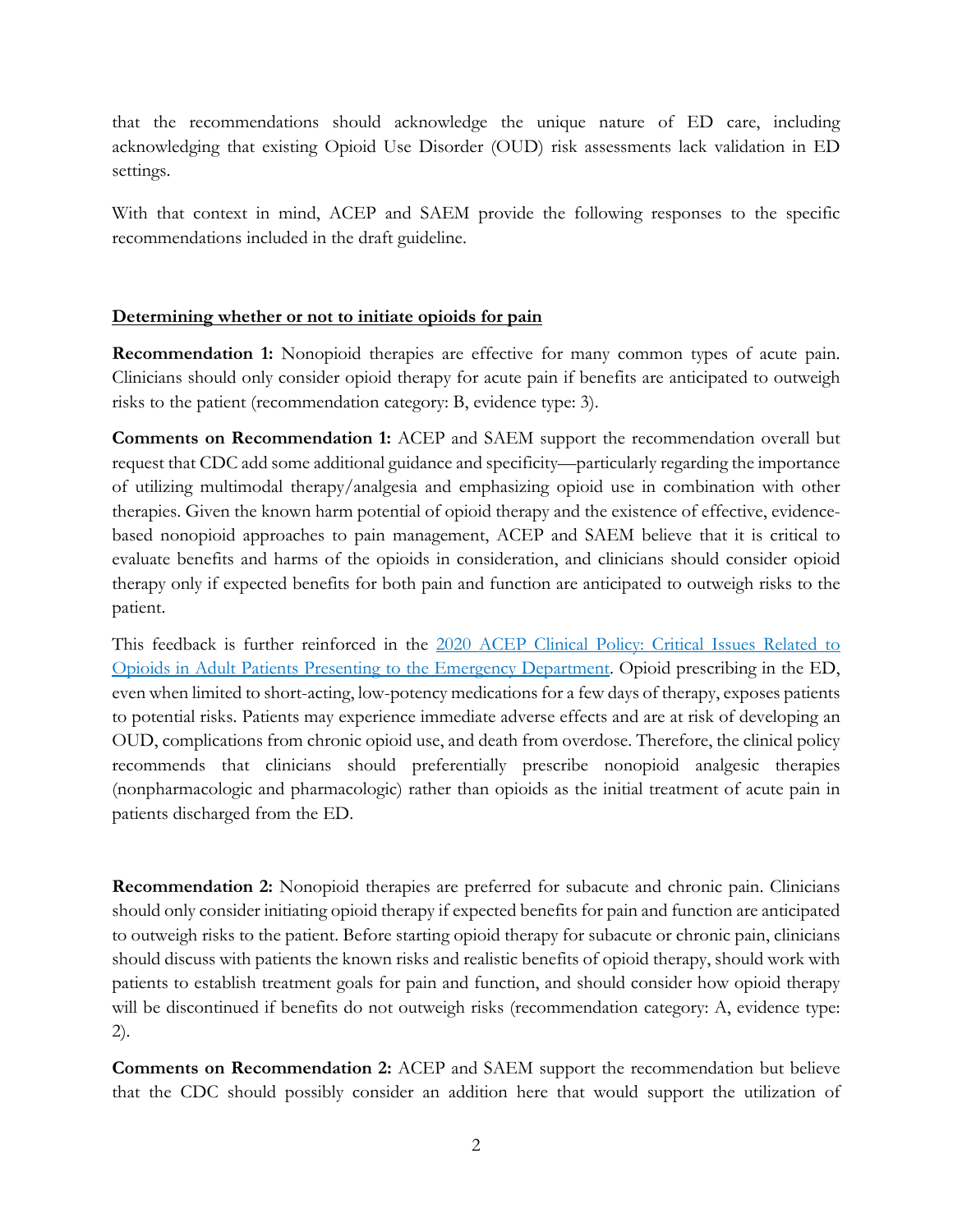multidisciplinary pain management specialists or teams. Doing so would maximize the efficacy and utilization of nonopioid therapies resulting in reduced exposure, dependance, and misuse of opioids.

## **Opioid selection and dosage**

**Recommendation 3:** When starting opioid therapy for acute, subacute, or chronic pain, clinicians should prescribe immediate-release opioids instead of extended-release/long-acting (ER/LA) opioids (recommendation category: A, evidence type: 4).

**Comments on Recommendation 3:** ACEP and SAEM suggest that clinicians should consider the addiction potential of commonly prescribed opioids and choose those with less risk for abuse. An additional concern with the recommendation is that "long-acting" would include buprenorphine and buprenorphine products, and therefore the recommendation text should include in the main body "with exception of buprenorphine/buprenorphine products" for pain**.** The recommendation would be further strengthened by the inclusion of language clarifying the role of buprenorphine. Grouping acute, subacute, or chronic pain all together into one recommendation on the issue of immediate- vs. extended-release opioids can potentially be problematic as pain management strategies would be different. Further, we believe there are a variety of opioid choice recommendations that should be considered for inclusion that are less strongly evidenced-based, but widely agreed to be best practice:

- Avoidance of codeine and tramadol
- Avoidance of combination opioids (APAP/codone)
- Avoidance of more abuse-prone opioids (hydromorphone, oxycodone, hydrocodone)

**Recommendation 4:** When opioids are initiated for opioid-naïve patients with acute, subacute, or chronic pain, clinicians should prescribe the lowest dosage to achieve expected effects. If opioids are continued for subacute or chronic pain, clinicians should use caution when prescribing opioids at any dosage, should carefully evaluate individual benefits and risks when considering increasing dosage, and should avoid increasing dosage above levels likely to yield diminishing returns in benefits relative to risks to patients (recommendation category: A, evidence type: 3).

**Comments on Recommendation 4:** ACEP and SAEM support the recommendation, as we believe that clinicians should initiate the lowest dose, concentration, and duration possible to meet the indication. It is also critical that patients also receive additional medication if needed. There may be variability in the dose, concentration, and duration that should be used to manage pain, and the goal of the recommendation should be to ensure access to appropriate pain management needed for the individual patient.

**Recommendation 5:** For patients already receiving higher opioid dosages, clinicians should carefully weigh benefits and risks and exercise care when reducing or continuing opioid dosage. If risks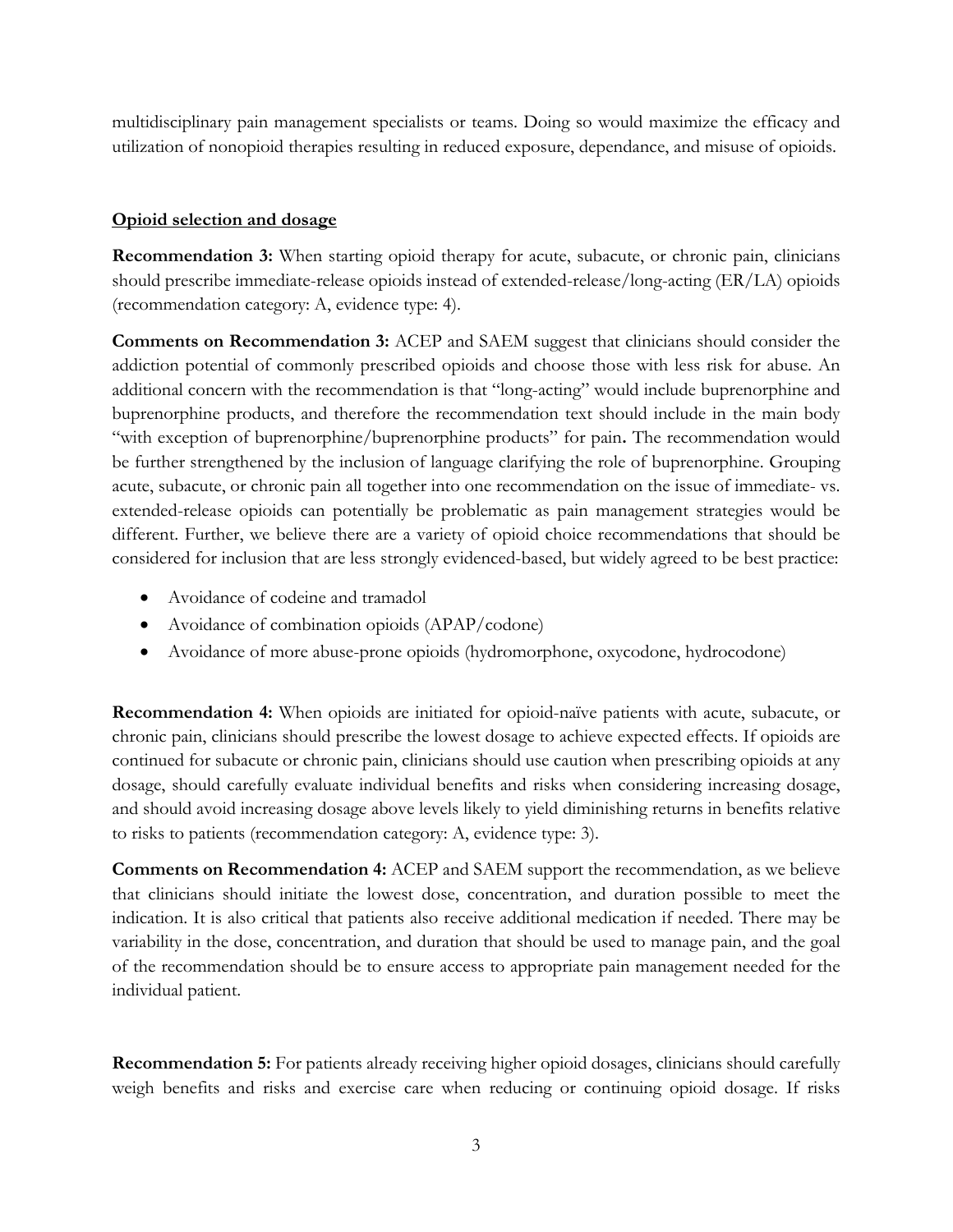outweigh benefits of continued opioid therapy, clinicians should optimize other therapies and work closely with patients (suggest adding "and experts") to gradually taper to lower dosages or, if warranted based on the individual clinical circumstances of the patient, to appropriately taper and discontinue opioids. Unless there are indications of a life-threatening issue, such as warning signs of impending overdose, e.g., confusion, sedation, or slurred speech, opioid therapy should not be discontinued abruptly, and clinicians should not abruptly or rapidly reduce opioid dosages from higher dosages (recommendation category: B, evidence type: 4).

**Comments on Recommendation 5:** While ACEP and SAEM recognize that this recommendation is not directly applicable to emergency medicine, it does address the implications of inappropriate tapering. Inappropriate tapering can be dangerous and significantly detrimental to the patient, and we strongly advocate for tapering being performed under the guidance/coordination and consultation of specialists/experts. Additionally, there is ambiguity regarding a qualifier for "higher opioid dosages." We also suggest potentially adding language around cross-titration/tapering to buprenorphine as an option. Finally, as shown in blue above, we believe that physicians should consult with experts in addition to patients about appropriately tapering opioids.

#### **Opioid duration and follow-up**

**Recommendation 6:** When opioids are needed for acute pain, clinicians should prescribe no greater quantity than needed for the expected duration of pain severe enough to require opioids (recommendation category: A, evidence type: 4).

**Comments on Recommendation 6:** ACEP and SAEM support this recommendation. We acknowledge and appreciate that the CDC has removed language from the recommendation related to day limits as suggested by the Opioid Workgroup. However, ACEP and SAEM do recommend adding language that addresses disparities in access to follow-up care. We believe that the recommendation should do more than just focus on reducing the frequency and quantity of narcotics prescribed. Such a recommendation in isolation erroneously assumes that everyone, especially the uninsured and under-insured, has access to appropriate follow-up care. Limiting opioid prescribing without also focusing on the next step of who will follow up with the patient after the ED visit within a reasonable amount of time (before the limited number of opioids are used up) will lead to a "bridge to nowhere" that fuels preventable ED return visits and clinician and patient frustrations.<sup>[1](#page-3-0)</sup>

**Recommendation 7:** Clinicians should evaluate benefits and risks with patients within 1 to 4 weeks of starting opioid therapy for subacute or chronic pain or of dose escalation. Clinicians should evaluate benefits and risks of continued therapy with patients every 3 months or more frequently (recommendation category: A, evidence type: 4).

<span id="page-3-0"></span><sup>&</sup>lt;sup>1</sup> Carpenter, et al. "A Bridge to Nowhere? Challenging Outpatient Transitions of Care for Acute Pain Patients in the Opioid Epidemic Era." 115:3 | May/June 2018 | Missouri Medicine.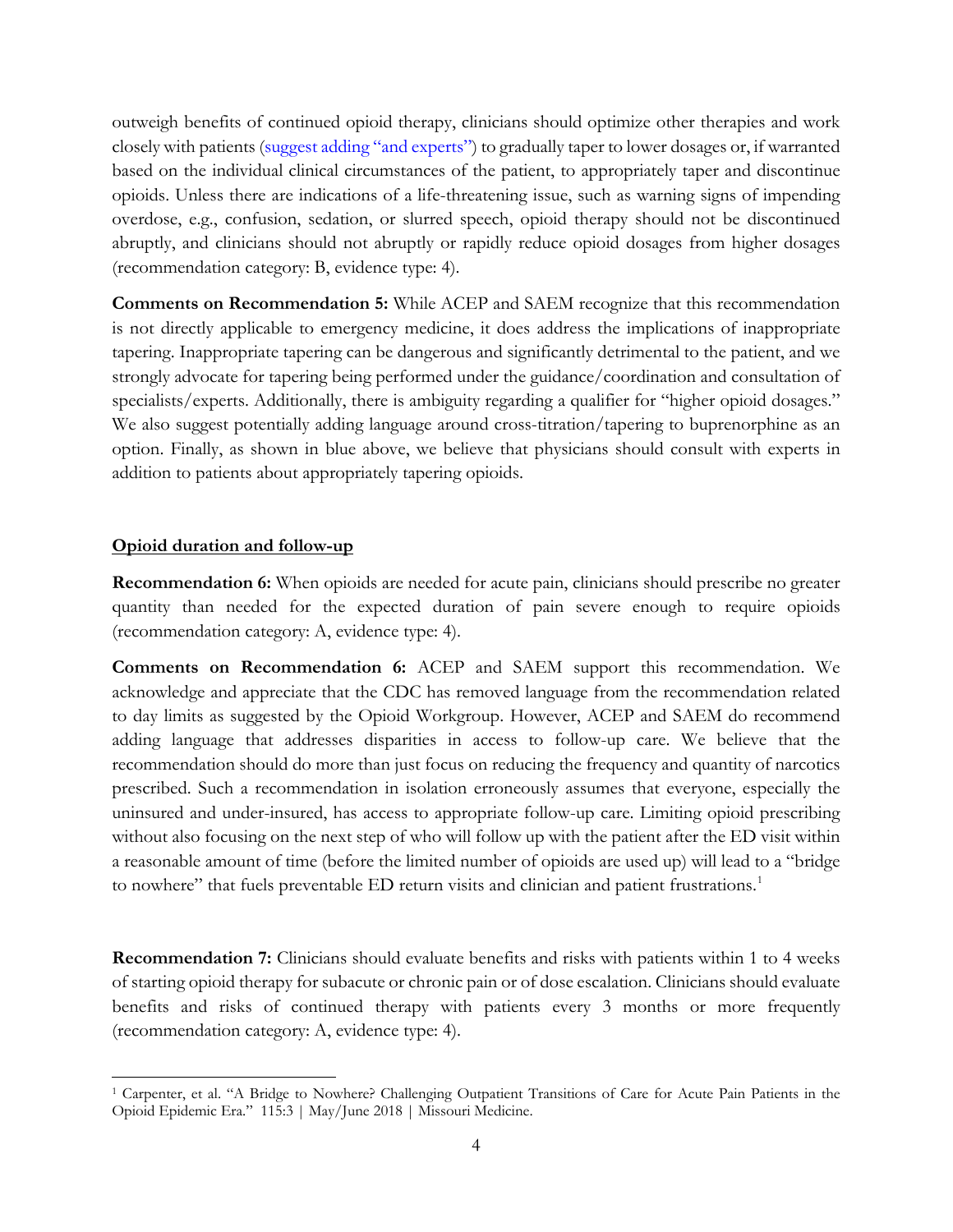**Comments on Recommendation 7:** ACEP and SAEM support the recommendation. However, with respect to evaluating the benefits and risks of opioid therapy, we believe that if the benefits do not outweigh the harms of continued opioid therapy, clinicians should optimize other therapies and work with patients and specialists/experts to safely taper opioids to lower dosages or to taper and discontinue opioids.

#### **Assessing risk and addressing harms of opioid use**

**Recommendation 8:** Before starting and periodically during continuation of opioid therapy, clinicians should evaluate risk for opioid-related harms and discuss with patients. Clinicians should work with patients to incorporate into the management plan strategies to mitigate risk, including offering (recommending changing the word "offering" to "prescribing") naloxone when factors that increase risk for opioid overdose are present (recommendation category: A, evidence type: 4).

**Comments on Recommendation 8:** ACEP and SAEM suggest potential re-wording, as shown in blue above. This change would strengthen this recommendation to *prescribe* naloxone (rather than only offering) and list some specific examples of factors that would increase risk (such as history of overdose, history of substance use disorder, higher opioid dosages (≥50 MME/day), or concurrent benzodiazepine use). Additionally, we would also suggest the addition of summarized supplemental information around what qualifies patients for/at increased risk and opioid and consider highlighting most frequent/important harms within the text of the recommendation.

**Recommendation 9:** When prescribing initial opioid therapy for acute, subacute, or chronic pain, and periodically during opioid therapy for chronic pain, clinicians should review the patient's history of controlled substance prescriptions using state prescription drug monitoring program (PDMP) data to determine whether the patient is receiving opioid dosages or combinations that put the patient at high risk for overdose (recommendation category: B, evidence type: 4).

**Comments on Recommendation 9:** ACEP and SAEM support the use of PDMPs but believe that it is important to recognize that PDMPs do not report all opioid use. Further, patients for whom PDMP queries do show history of opioid prescriptions should not be excluded from ongoing opioid therapy (and in fact these patients may be at higher risk to be harmed from opioid discontinuation vs. opioid naïve patients)**.** The CDC should consider including language within the recommendation that addresses the implications and shortcomings, gaps, and pitfalls of using PDMPs, especially highlighting what is and is not captured within the PDMP**.** We also recommend including in the recommendation support for the integration of PDMPs into electronic health records (EHRs) to reduce physician burden. Finally, the CDC should also potentially consider adding or highlighting specific combinations that would put the patient at high risk for overdose (e.g., sedatives).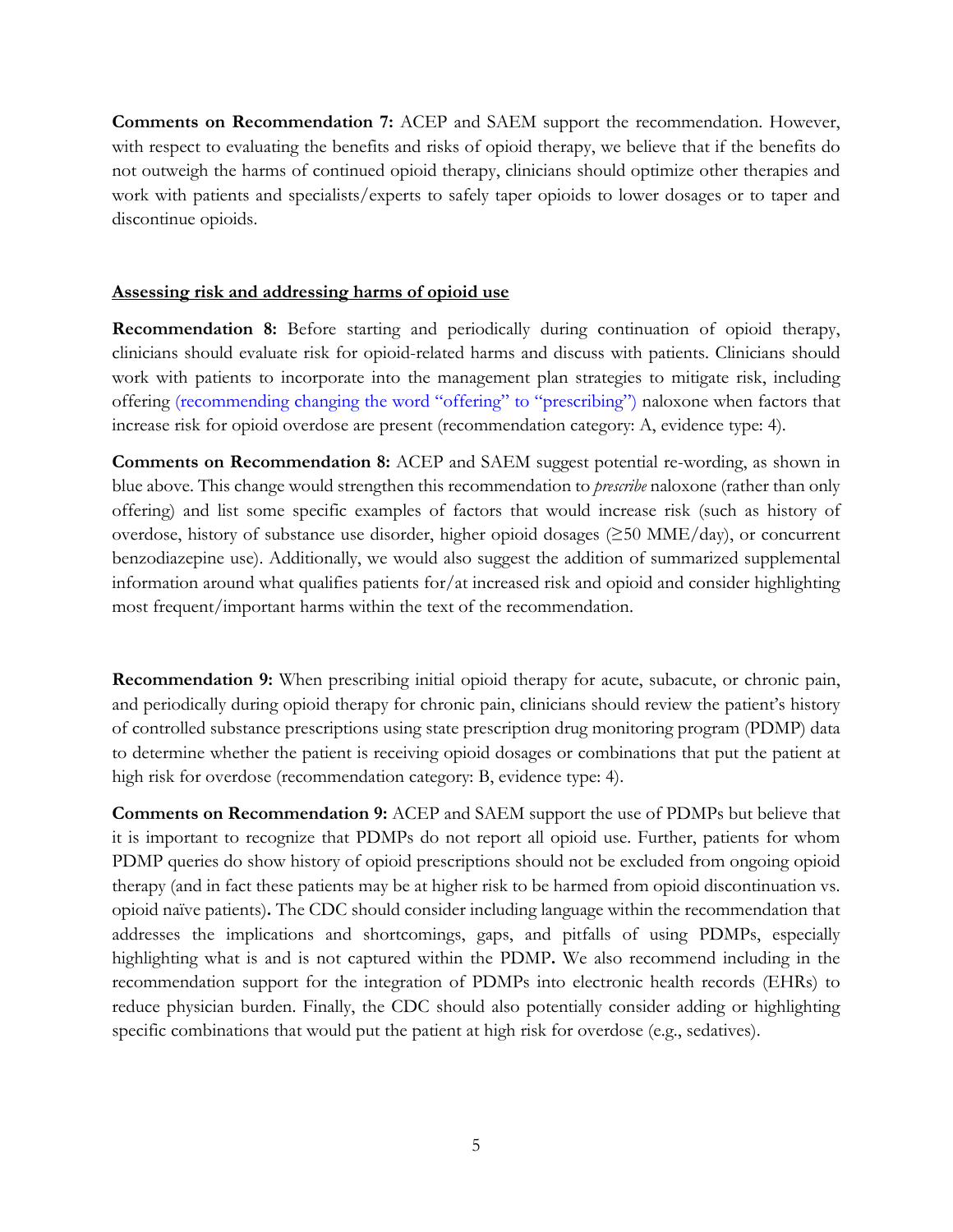**Recommendation 10:** When prescribing opioids for subacute or chronic pain, clinicians should consider toxicology testing where available to assess for prescribed medications as well as other prescribed and non-prescribed controlled substances (recommendation category: B, evidence type: 4).

**Comments on Recommendation 10:** ACEP and SAEM support testing and recommending testing as a best practice while acknowledging access and equity realities. We recommend adding the following language: "Testing is not intended to be punitive but to advise appropriate patient management and care." Additionally, we also recommend including guidance on how best to utilize and integrate testing into clinical practice and potentially curating guidance/education to address a variation of clinical practice settings, such as EDs. Lastly, ACEP and SAEM also recommend modifying the recommendation by adding in the phrase "where available" after "toxicology testing," since toxicology testing may not always be available.

**Recommendation 11:** Clinicians should use extreme caution when concurrently prescribing opioid pain medication and benzodiazepines concurrently and consider whether benefits of concurrent prescribing of opioids outweigh risks of concurrent prescribing of opioids and other central nervous system depressants, and consider whether the benefits of such prescribing outweigh the risks. (recommendation category: B, evidence type: 3).

**Comments on Recommendation 11:** ACEP and SAEM strongly recommend excluding the clause "concurrently and consider whether benefits of concurrent prescribing of opioids outweigh risks of concurrent prescribing of opioids" from the recommendation. We believe that extreme caution should be exercised when co-prescribing opioid pain medications with either benzodiazepines or other CNS depressants. Separating these out in the recommendation seems to indicate that one co-prescribing carries higher risk than the other. Therefore, we would prefer if the CDC would more generally recommend that clinicians consider whether the benefits of prescribing opioid pain medication and benzodiazepines and other central nervous system depressants outweigh the risks.

**Recommendation 12:** Clinicians should offer or arrange treatment with medication for patients with opioid use disorder (recommendation category: A, evidence type: 1).

**Comments on Recommendation 12:** ACEP and SAEM believe that the CDC should consider rephrasing the recommendation to clarify expansion and normalization of treatment to further promote it. During the course of chronic opioid therapy (COT), a significant cohort of patients may develop an OUD. OUD is a life-threatening and treatable disease. Patients who are identified as having developed an OUD as a result of COT should not be abruptly dismissed or fired from practice. Instead, patients who develop OUD should be offered treatment for OUD with medications for opioid use disorder (MOUD), either by the treating clinician or a specialist.